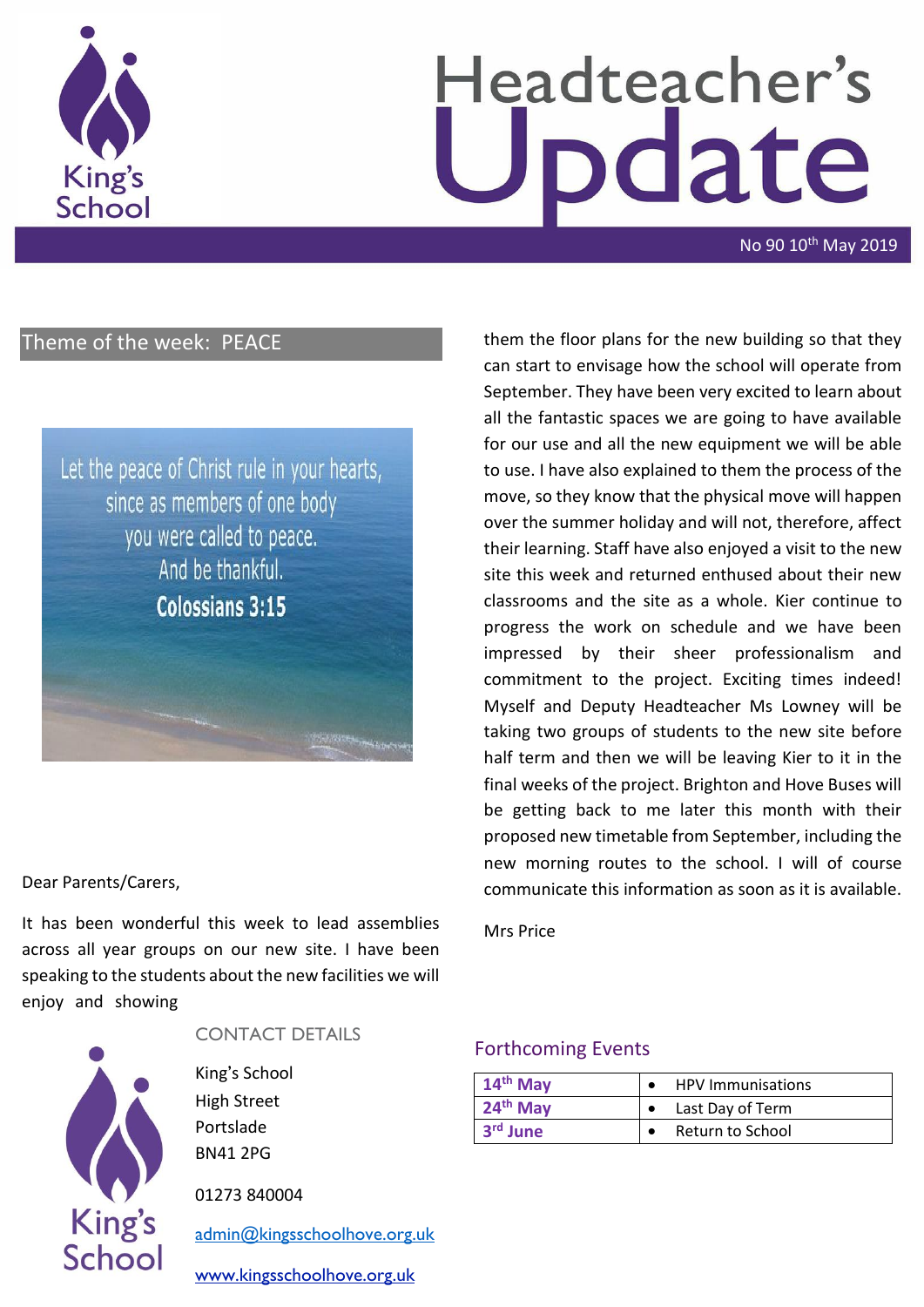## **King's School**

## Student of the Week

**Year 7** Student of the Week is Katie Parks nominated by Mr Mundy in Maths. Katie has been nominated for her exceptional work on solving equations this week. Katie takes great pride over the presentation of her Maths book.

Student of the Week for **Year 8** is Abigail Renouf for her continued effort and kindness shown around school. Furthermore, she was praised highly for her Technology work, knowledge and homework, always putting 100% into everything she does!

Isabel Siddle is **Year 9** Student of the Week, because she consistently does 100% of her homework, long before it's due. We have been really impressed with her quiet effort all year!

Chosen as Student of the Week for **Year 10**, Rosie Fahimifar has worked consistently hard in Maths this term. She has shown resilience and determination when facing tough challenges in class. She has made the effort to regularly come to Maths support after school to ensure she has understood her homework. All this has paid off and she has even been explaining some complex algebra to others in the class this week.

**Year 11** Student of the Week is Sammy Smith chosen for integrity in upholding the school values. Thank you Sammy!

### School Day from Sept 2019

In assemblies this week Mrs Price has been explaining to students that our school day will be changing slightly from September. The school day will still start at 8:30am and finish at 3:00pm. All students will follow the same timetable structure. Students will start their day with a 10 minute tutor registration time from 8:30-8:40am. They will then go into their first two lessons which will be followed by a 20 minute morning break from 10:20- 10:40am. This break will be followed by a further two lessons and students will then have a slightly extended 40 minute lunch from 12:20-1:00pm. At 1:00pm they will have a 20 minute tutor time, during which they will complete their worship sessions. They will then go into the final two lessons of the day which will end at 3:00pm. Clubs and Period 7 will run from 3:15-4:15pm as they do now. We hope that these minor changes will be welcomed by our student body and look forward to implementing them from September.

#### Year 5 Taster Days

Parents of Year 5 children may be starting to consider secondary schools for their child/children. We are running Year 5 'Taster Sessions' in June. Year 5 students will get the opportunity to experience a King's lesson covering English, mathematics and science and parents will have the opportunity to meet with Mrs Price to find out a bit more about what makes King's so distinctive and to ask any questions they might have about the education we can provide.

Taster sessions will run on the following dates:

#### **Wednesday 12th June, 3:30-4:30pm**

#### **Thursday 13th June, 3:30-4:30pm**

To book a place please complete the booking form on our school website at [https://www.kingsschoolhove.org.uk/opendays.php.](https://www.kingsschoolhove.org.uk/opendays.php)

#### Staff Profile - Mr Bailey

I have been an English teacher for twenty six years and have taught across Sussex during that time.

I have worked in a wide variety of schools and colleges, most recently for several years in post-16 education.

I am delighted to have the opportunity to join King's School's English department. During my brief time here I have already been hugely impressed by the school's strong community ethos. This aspect of the school is just as important to me as the high academic standards that are also clearly evident.